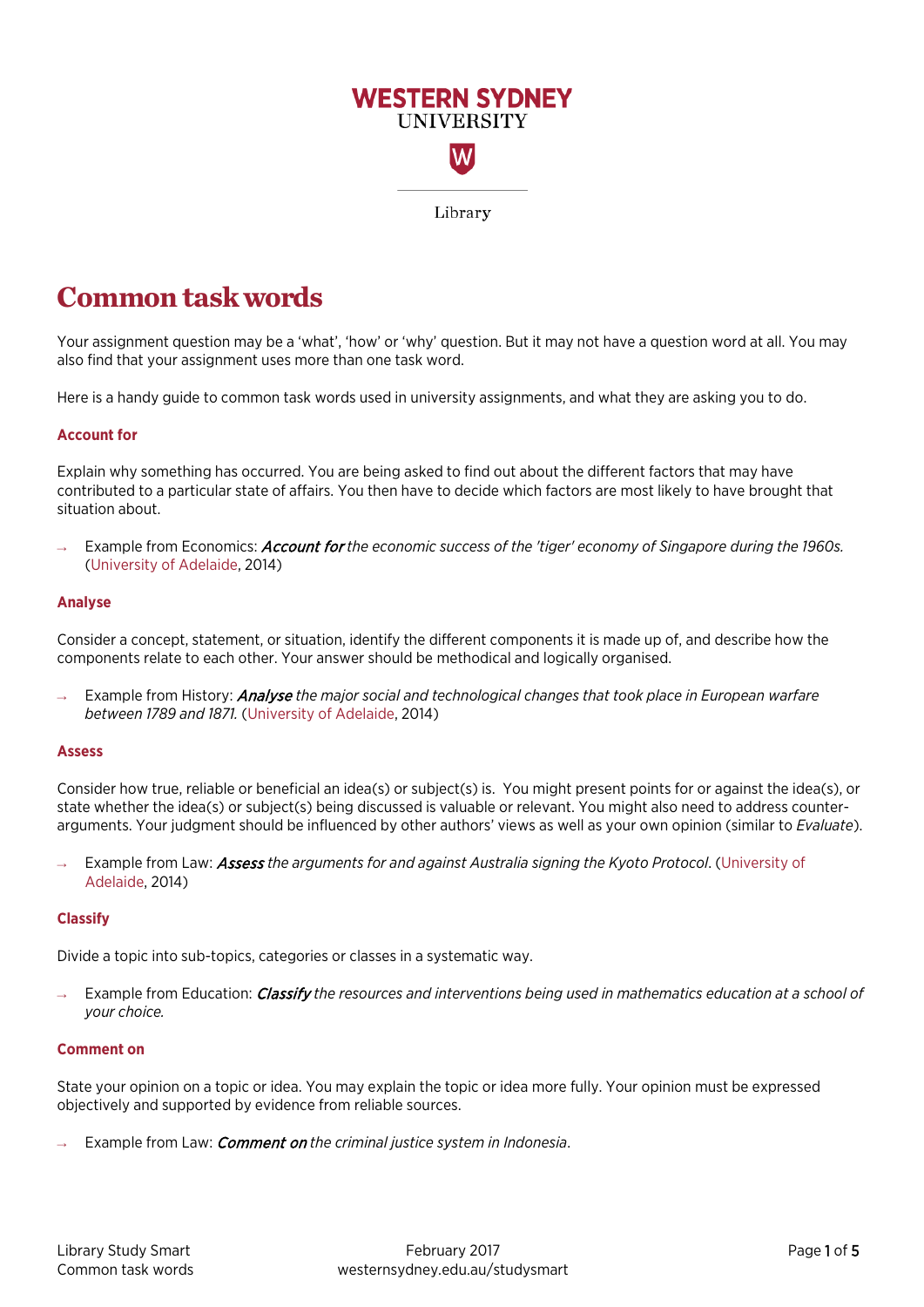# **Compare OR compare and contrast**

Set the two items side by side and show their similarities and differences.

- Example from Sociology: *Compare and contrast Marxist and pluralist conceptions of politics, power and the state.* (Brick, 2011, p. 29)
- Example from Computing: *Compare 'Traditional File Processing' with the 'Database Management Approach'.* [\(University of Adelaide,](https://www.adelaide.edu.au/writingcentre/docs/learningguide-assignmentdirectives.pdf) 2014)

# **Contrast**

Point out only the differences (not the similarities) between two or more topics.

→ Example from Linguistics: Contrast *the phonology of Australian English and British English*.

# **Critically**

Often used in conjunction with other directive words, such as critically discuss, critically examine or critically analyse. It does not mean criticise. It is asking you to give a balanced answer that points out mistakes or weaknesses and any favourable aspects of the subject of the question. The decision or overall judgment you make must be supported with evidence from reliable sources.

Example from Management: *Critically analyse two major areas of risk in general contracting and construction management.* [\(Southampton Solent University,](http://learn.solent.ac.uk/mod/book/view.php?id=2735&chapterid=1154) 2016)

## **Define**

Explain the precise meaning of a concept. A definition answer will include a discussion of the concept and may also state the limits of the concept's meaning.

Example from Accounting: *Define inventory as it relates to a merchandiser*. (Brick, 2011, p. 28)

## **Describe**

Identify and outline the attributes or characteristics of a subject.

Example from Nursing: *Describe* the five phases of the nursing process and provide an example of a nursing activity *that represents each phase*. (McDonald, 2014, p. 183)

## **Differentiate**

## See *Contrast*.

## **Discuss**

Explain the item or concept, and then give details about it with supporting information, examples, points for and against, and explanations for the facts put forward from various points of view. This can be one of the most difficult types of essay question. You may be given a claim or statement to discuss, and/or a specific topic you need to relate your discussion to.

Example from Information Technology: 'Human efficiency is more important than machine efficiency.' Discuss this *statement in relation to commercial software production.* (Brick, 2011, p. 29)

## **Distinguish**

Highlight the differences between two items. The items that you have to distinguish are sometimes things that are easily confused, so you are being asked to identify precise differences that may not be obvious to everyone.

Example from Sociology: *Distinguish between qualitative and quantitative research methods.*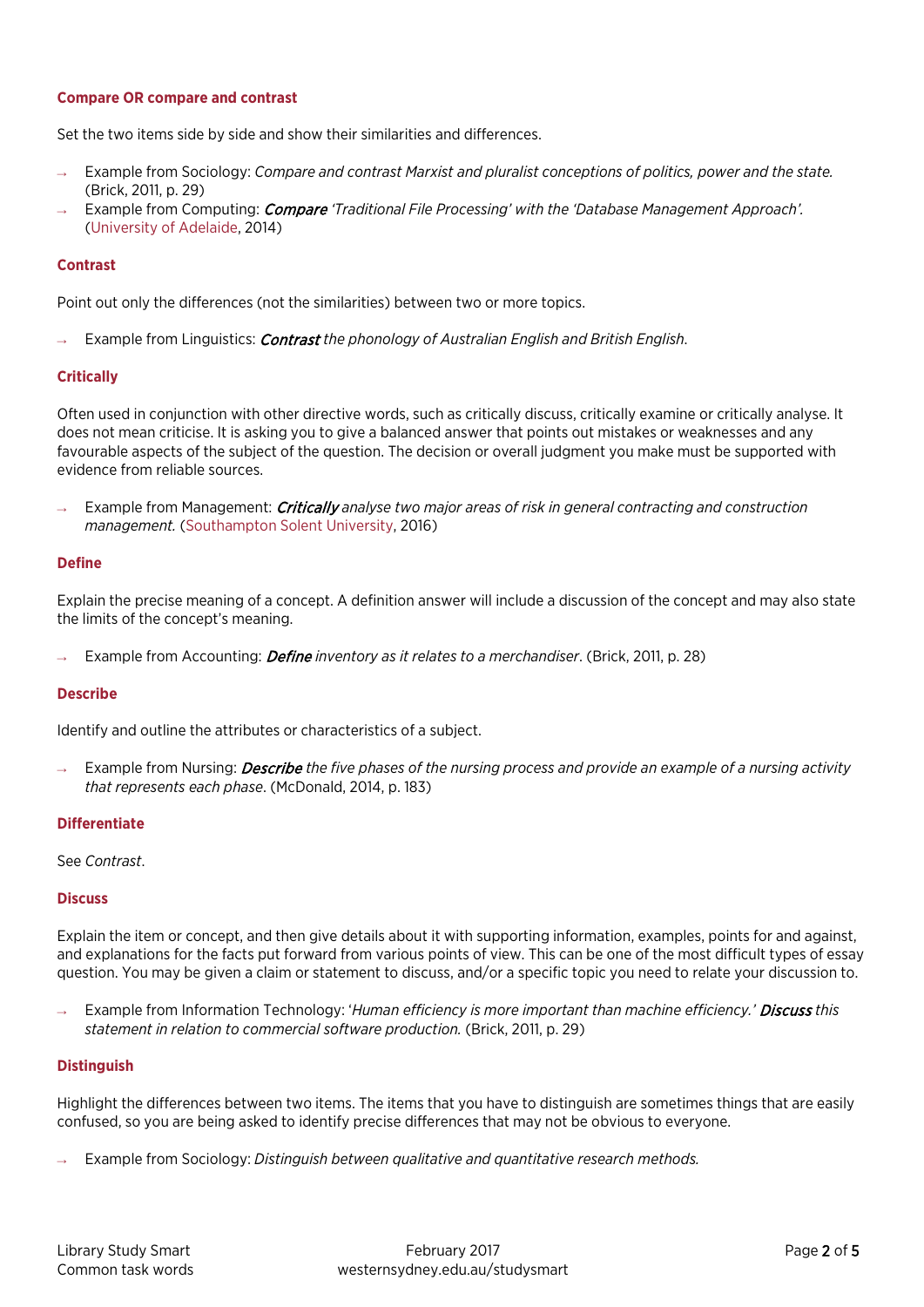# **Enumerate**

This requires you to list or specify and describe items or ideas one by one. You may be required to format your response as a list or outline.

Example from Politics: *Enumerate the main differences between pluralist and elitist analyses of power distribution in liberal democracies.* (adapted from University of Sydney, 2001)

## **Evaluate**

See *Assess*.

# **Examine**

Investigate a topic thoroughly. This may include identifying the strengths and weaknesses of a proposition.

Example from Sociology: *Examine* sociological explanations for the 'divorce phenomenon'. [\(Monash University,](http://www.monash.edu.au/lls/llonline/writing/general/essay/sample-essay/index.xml) 2007)

## **Explain**

Offer a detailed and exact rationale behind an idea or principle, or a set of reasons for a situation or attitude. This is what you need to do in response to a 'why' or 'how' question. The explanation should increase the reader's understanding of a topic or idea.

Example from History: **Explain** how the collapse of the Tokugawa regime in feudal Japan was inevitable. [\(University of](https://www.adelaide.edu.au/writingcentre/learning_guides/learningGuide_assignmentDirectives.pdf) [Adelaide,](https://www.adelaide.edu.au/writingcentre/docs/learningguide-assignmentdirectives.pdf) 2014)

## **Explore**

## See *Examine*.

# **Hypothesise**

Suggest the reasons for some phenomenon or situation and the processes by which it occurred. A hypothesis is a theory regarding particular occurrences. You confirm hypotheses through testing. So the hypothesis you come up with has to be testable.

Example from Linguistics: Hypothesise about why there is less variation between Australian English dialects than *between British English dialects*.

# **Illustrate/demonstrate**

Give concrete examples to explain a topic or phenomenon, or demonstrate the validity of a claim. You will often be given further instructions with this kind of task word.

Example from Science/Social Science: *Hypothesise* about the origins of dog (Canis familiaris) domestication.

## **Interpret**

Very similar to *Explain*. Describe what your subject means. Examine the key components of a topic or idea and give an evaluation of it. You may be required to interpret the subject in terms of a particular framework or theory specific to your discipline.

Example from Education: *'Jemma (aged 14 years) fights a lot with her parents but not with her friends. She used to be a keen student but now seems to have lost interest in both her school studies (she wants to leave school next year) and outside school activities. But she does take a passionate interest in the environment and in boys.'* Interpret *these behaviours in the light of Erikson's stage theory on adolescence.* (adapted from University of Sydney, 2001)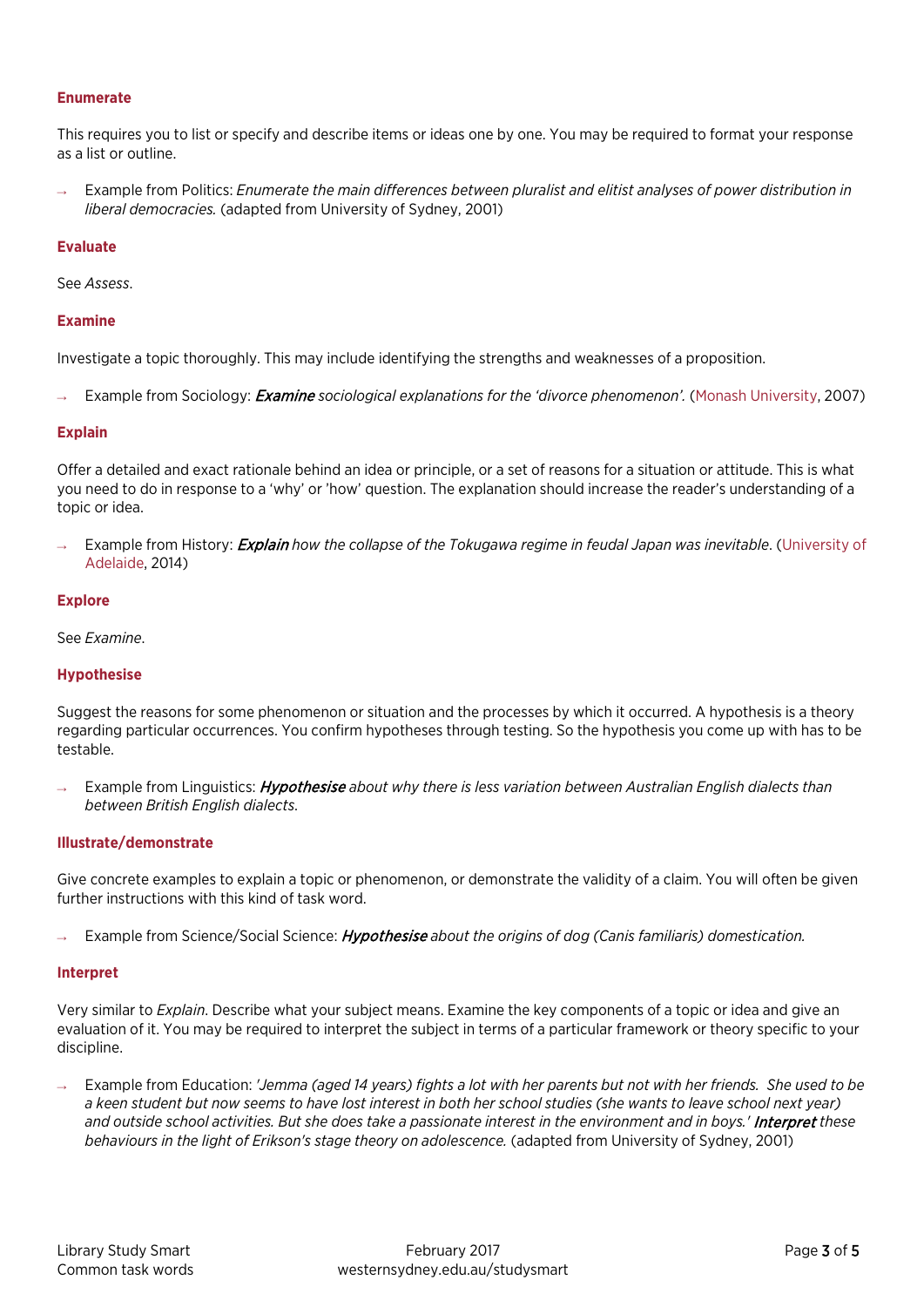# **Investigate**

Research, study and carefully survey all areas of the subject.

Example from Psychology: Investigate the effects of television viewing on children's perception of violence.

# **Outline**

Summarise information about a subject. You should only include the main points, not the details. Questions of this type often require short answers.

Example from Computing: *Outline the stages of the software life cycle*. (Brick, 2011, p. 28)

# **Relate (relationship)**

Make links or connections between two or more ideas, and show how these ideas are associated, as well as the nature of the relationship.

Example from History: Relate the development of archaeology in the 19th century to the social conditions during that *period.* (adapted from University of Sydney, 2001)

## **Review**

Analyse, criticise and comment on the main ideas of a topic. Your assignment needs to be structured in a logical order.

Example from Science/Philosophy: Review the theory of relativity in the history of scientific thought.

## **State**

Express the relevant points briefly and clearly without lengthy discussion or minor details. This is a purely descriptive task, so you are not expected to evaluate or give your opinion on the points you make.

Example from Sociology: **State** the five characteristics of qualitative research.

## **Summarise**

See *Outline*.

## **Trace**

Describe in logical order the stages in the development of a theory, a person's life, a process, etc. 'Trace' is frequently used in historical questions (but not only in History courses).

Example from History: Trace the archaeological origins of the Neolithic revolution in Egypt and the Sudan.

(Adapted from *UniStep Guide*, 2013, pp. 78-70).